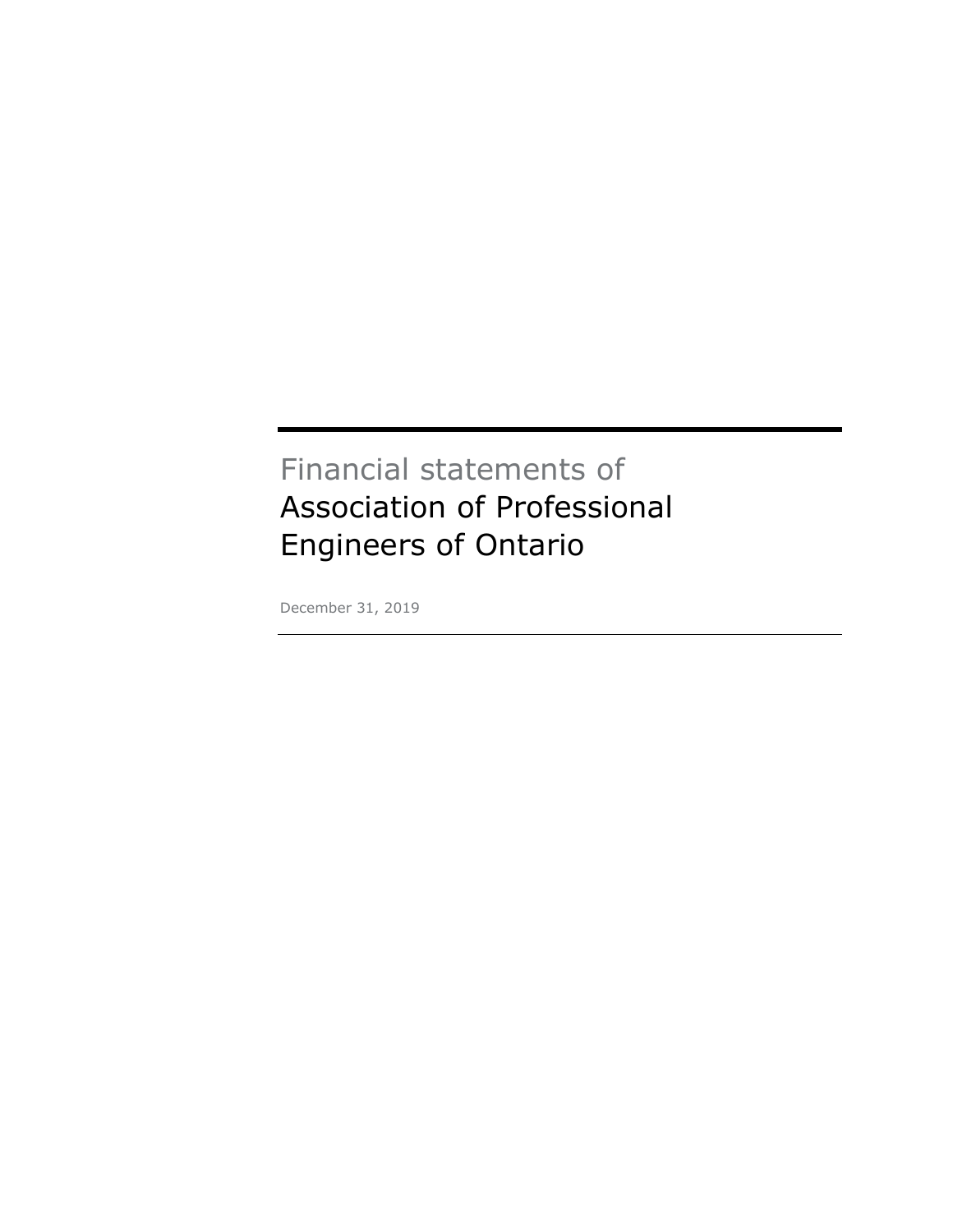| Independent Auditor's Report                      | $1 - 2$  |
|---------------------------------------------------|----------|
| Statement of operations and changes in net assets |          |
| Statement of financial position                   |          |
| Statement of cash flows                           | 5        |
| Notes to the financial statements                 | $6 - 14$ |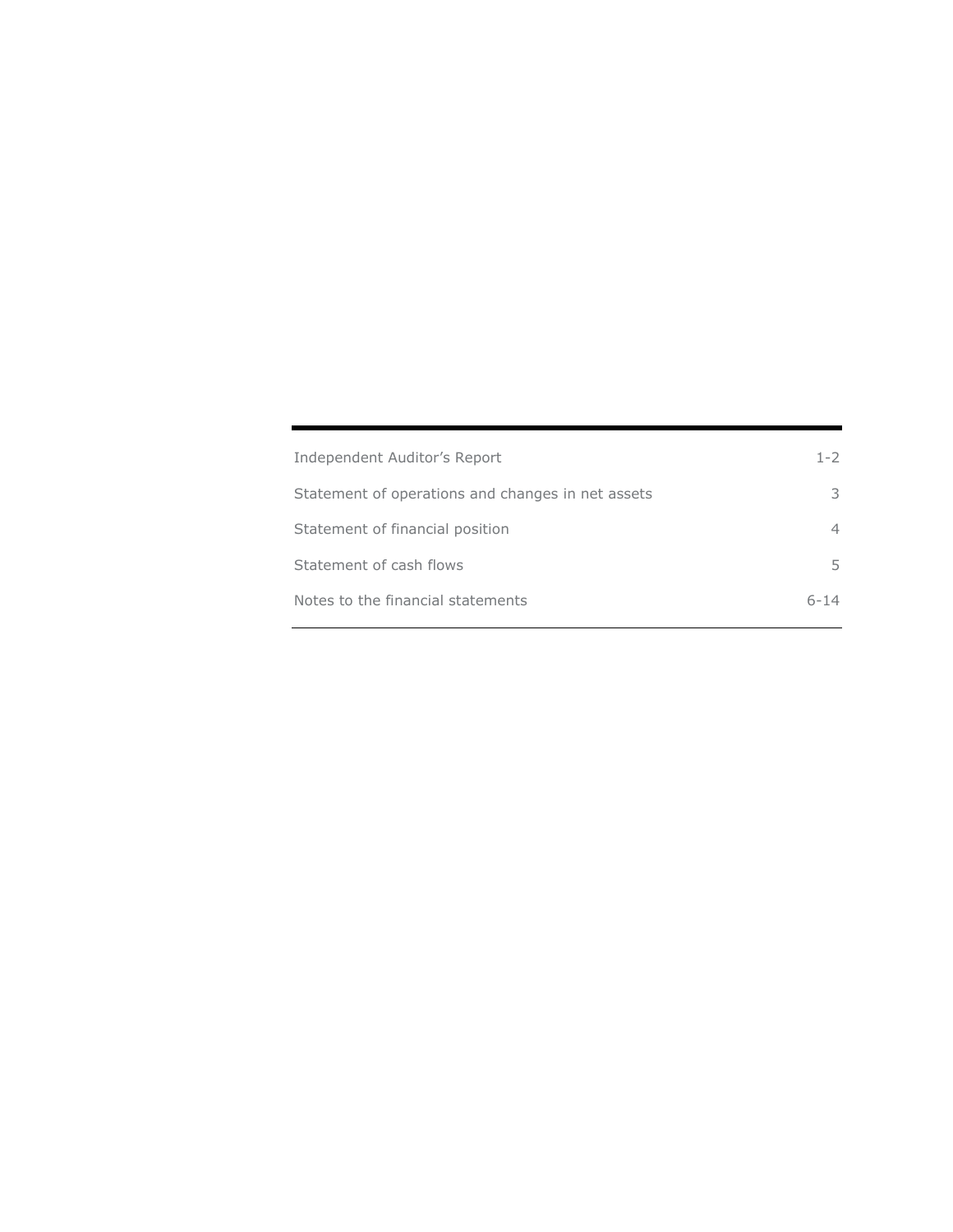# **Deloitte.**

Deloitte LLP 400 Applewood Crescent Suite 500 Vaughan ON L4K 0C3 Canada

Tel: 416-601-6150 Fax: 416-601-6151 www.deloitte.ca

# Independent Auditor's Report

To the Members of the Association of Professional Engineers of Ontario

# **Opinion**

We have audited the accompanying financial statements of the Association of Professional Engineers of Ontario which comprise the Statement of financial position at December 31, 2019, and the statements of operations and changes in net assets and cash flows for the year then ended, and notes to the financial statements, including a summary of significant accounting policies (collectively referred to as the "financial statements").

In our opinion, the accompanying financial statements present fairly, in all material respects, the financial position of the Association of Professional Engineers of Ontario as at December 31, 2019, and the results of its operations and its cash flows for the year then ended in accordance with Canadian accounting standards for not-for-profit organizations.

#### Basis for Opinion

We conducted our audit in accordance with Canadian generally accepted auditing standards ("Canadian GAAS"). Our responsibilities under those standards are further described in the Auditor's Responsibilities for the Audit of the Financial Statements section of our report. We are independent of the Association of Professional Engineers of Ontario in accordance with the ethical requirements that are relevant to our audit of the financial statements in Canada, and we have fulfilled our other ethical responsibilities in accordance with these requirements. We believe that the audit evidence we have obtained is sufficient and appropriate to provide a basis for our audit opinion.

#### Responsibilities of Management and those Charged with Governance for the Financial Statements

Management is responsible for the preparation and fair presentation of the financial statements in accordance with Canadian accounting standards for not-for-profit organizations, and for such internal control as management determines is necessary to enable the preparation of financial statements that are free from material misstatement, whether due to fraud or error.

In preparing the financial statements, management is responsible for assessing the Association of Professional Engineers of Ontario's ability to continue as a going concern, disclosing, as applicable, matters related to going concern and using the going concern basis of accounting unless management either intends to liquidate the Association of Professional Engineers of Ontario or to cease operations, or has no realistic alternative but to do so.

The Audit Committee is responsible for overseeing the Association of Professional Engineers of Ontario's financial reporting process.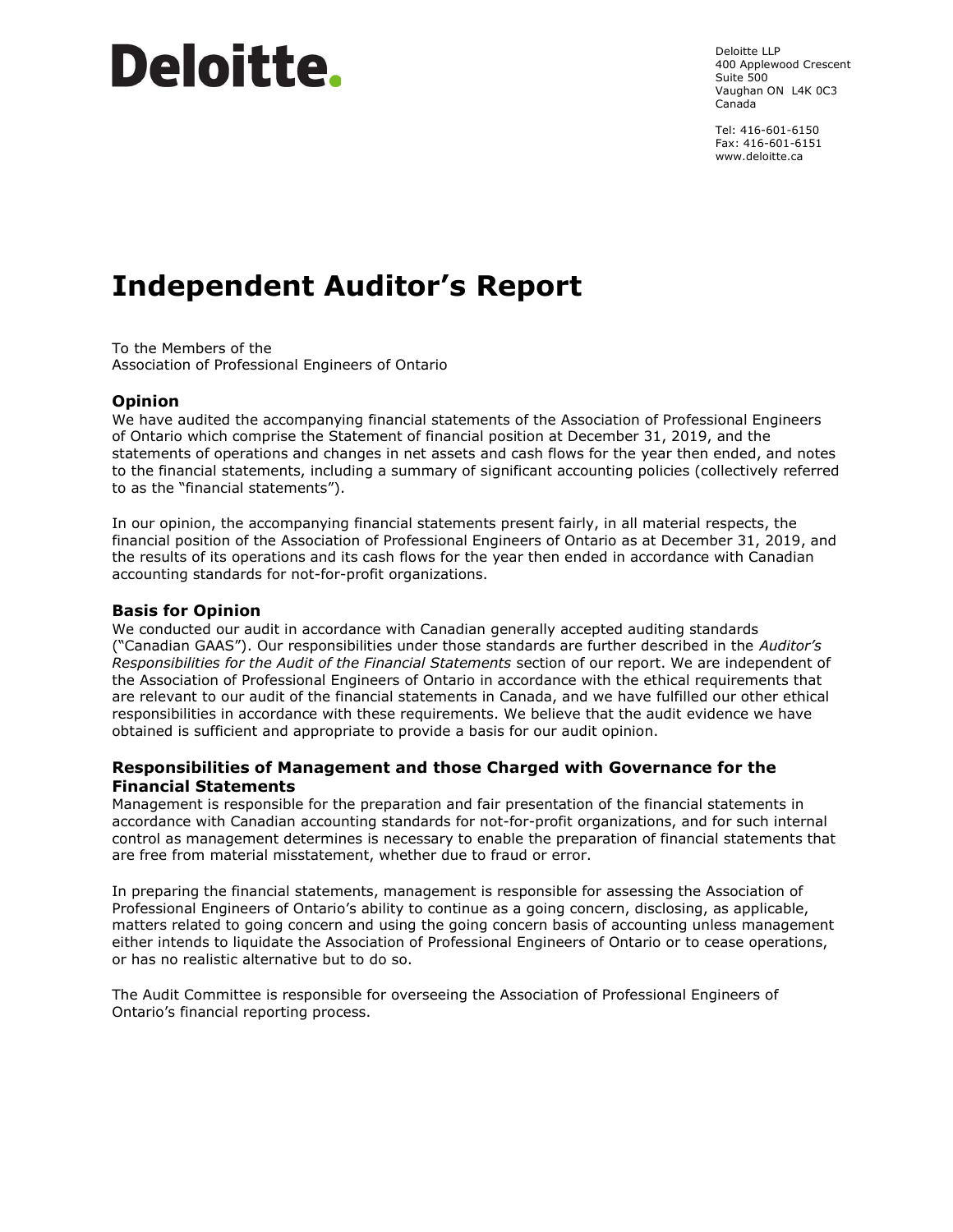#### Auditor's Responsibilities for the Audit of the Financial Statements

Our objectives are to obtain reasonable assurance about whether the financial statements as a whole are free from material misstatement, whether due to fraud or error, and to issue an auditor's report that includes our opinion. Reasonable assurance is a high level of assurance, but is not a guarantee that an audit conducted in accordance with Canadian GAAS will always detect a material misstatement when it exists. Misstatements can arise from fraud or error and are considered material if, individually or in the aggregate, they could reasonably be expected to influence the economic decisions of users taken on the basis of these financial statements.

As part of an audit in accordance with Canadian GAAS, we exercise professional judgment and maintain professional skepticism throughout the audit. We also:

- Identify and assess the risks of material misstatement of the financial statements, whether due to fraud or error, design and perform audit procedures responsive to those risks, and obtain audit evidence that is sufficient and appropriate to provide a basis for our opinion. The risk of not detecting a material misstatement resulting from fraud is higher than for one resulting from error, as fraud may involve collusion, forgery, intentional omissions, misrepresentations, or the override of internal control.
- Obtain an understanding of internal control relevant to the audit in order to design audit procedures that are appropriate in the circumstances, but not for the purpose of expressing an opinion on the effectiveness of the Association of Professional Engineers of Ontario's internal control.
- Evaluate the appropriateness of accounting policies used and the reasonableness of accounting estimates and related disclosures made by management.
- Conclude on the appropriateness of management's use of the going concern basis of accounting and, based on the audit evidence obtained, whether a material uncertainty exists related to events or conditions that may cast significant doubt on the Association of Professional Engineers of Ontario's ability to continue as a going concern. If we conclude that a material uncertainty exists, we are required to draw attention in our auditor's report to the related disclosures in the financial statements or, if such disclosures are inadequate, to modify our opinion. Our conclusions are based on the audit evidence obtained up to the date of our auditor's report. However, future events or conditions may cause the Association of Professional Engineers of Ontario to cease to continue as a going concern.
- Evaluate the overall presentation, structure and content of the financial statements, including the  $\bullet$ disclosures, and whether the financial statements represent the underlying transactions and events in a manner that achieves fair presentation.

We communicate with those charged with governance regarding, among other matters, the planned scope and timing of the audit and significant audit findings, including any significant deficiencies in internal control that we identify during our audit.

Oeloitte LLP

Chartered Professional Accountants Licensed Public Accountants March 20, 2020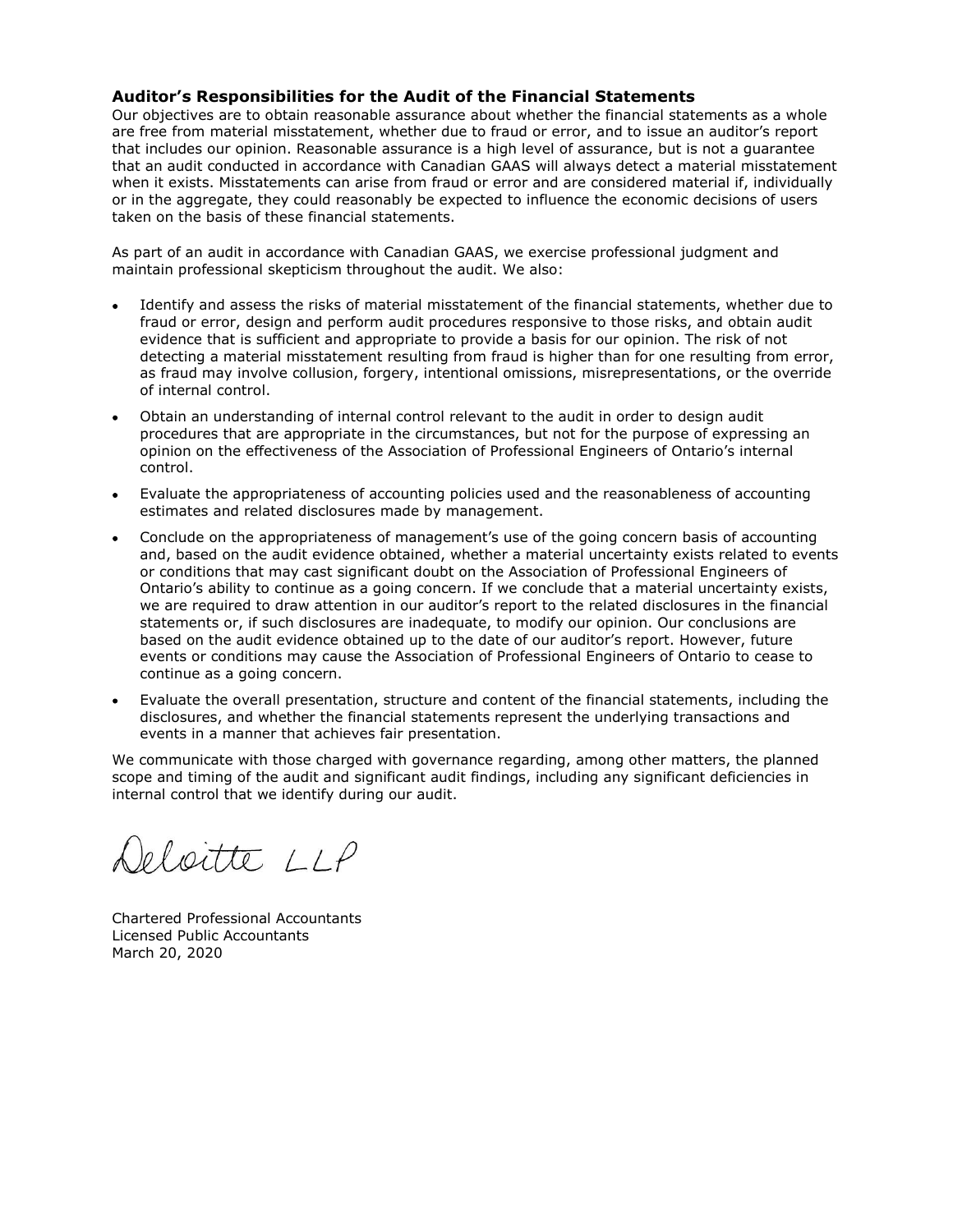# Association of Professional Engineers of Ontario

Statement of operations and changes in net assets Year ended December 31, 2019

|                                                          |                | 2019       | 2018       |
|----------------------------------------------------------|----------------|------------|------------|
|                                                          | <b>Notes</b>   | \$         | \$         |
|                                                          |                |            |            |
| Revenue                                                  |                |            |            |
| P. Eng revenue                                           |                | 16,617,881 | 15,731,903 |
| Application, registration, examination and<br>other fees |                |            |            |
|                                                          | $\overline{4}$ | 8,507,693  | 6,966,526  |
| <b>Building operations</b><br>Investment income          |                | 2,063,933  | 2,058,844  |
|                                                          |                | 572,499    | 64,460     |
| Advertising income                                       |                | 214,087    | 270,005    |
|                                                          |                | 27,976,093 | 25,091,738 |
| <b>Expenses</b>                                          |                |            |            |
| Staff salaries and benefits/retiree                      |                |            |            |
| future benefits                                          | 9              | 11,948,676 | 11,778,442 |
| <b>Building operations</b>                               | 4              | 2,497,508  | 2,494,427  |
| Purchased services                                       |                | 1,295,698  | 1,620,259  |
| Amortization                                             |                | 1,182,780  | 1,210,440  |
| Engineers Canada                                         |                | 1,009,422  | 982,774    |
| Computers and telephone                                  |                | 1,001,350  | 968,239    |
| Chapters                                                 | 13             | 942,292    | 817,850    |
| Occupancy costs                                          | $\overline{4}$ | 845,733    | 885,083    |
| Legal (corporate, prosecution and tribunal)              |                | 720,790    | 1,072,994  |
| <b>Transaction fees</b>                                  |                | 650,829    | 544,817    |
| Volunteer expenses                                       |                | 614,032    | 726,230    |
| Contract staff                                           |                | 551,099    | 305,197    |
| Postage and courier                                      |                | 417,773    | 529,756    |
| Consultants                                              |                | 255,675    | 235,196    |
| Recognition, grants and awards                           |                | 152,623    | 141,498    |
| Professional development                                 |                | 143,358    | 86,057     |
| Office supplies                                          |                | 129,224    | 134,263    |
| Insurance                                                |                | 128,505    | 127,030    |
| Printing                                                 |                | 97,200     | 102,310    |
| Staff expenses                                           |                | 89,783     | 88,055     |
| Advertising                                              |                | 74,808     | 99,268     |
|                                                          |                | 24,749,158 | 24,950,185 |
|                                                          |                |            |            |
| Excess of revenue over expenses before                   |                |            |            |
| the undernoted                                           |                | 3,226,935  | 141,553    |
| Council discretionary reserve expenses                   | 8              | 298,827    | 18,472     |
| Excess (deficiency) of revenue over expenses             |                | 2,928,108  | 123,081    |
| Remeasurement and other items                            | 6              | 4,647,153  | 934,800    |
| Net assets, beginning of year                            |                | 17,152,436 | 16,094,555 |
| Net assets, end of year                                  |                | 24,727,697 | 17,152,436 |

The accompanying notes are an integral part of the financial statements.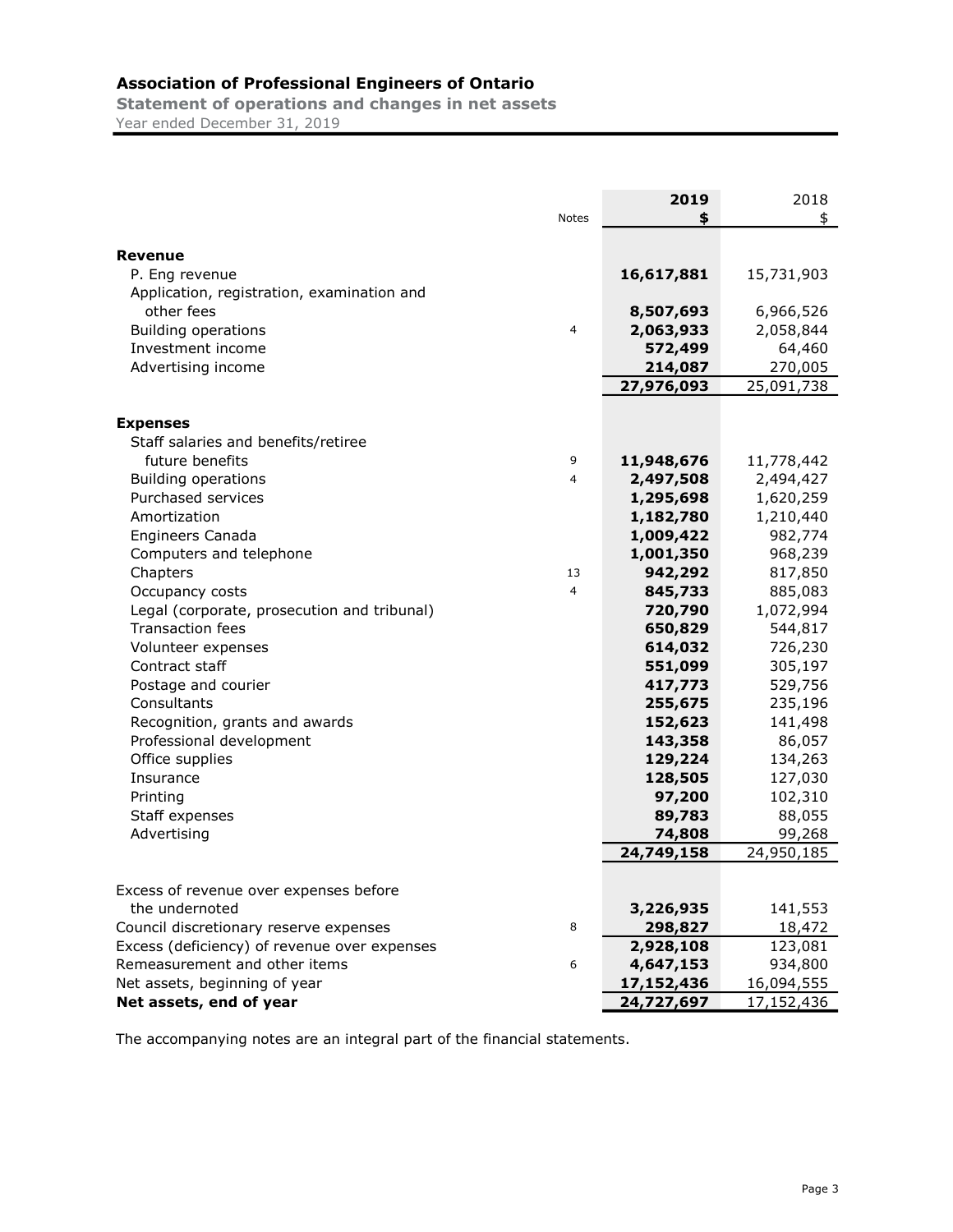# Association of Professional Engineers of Ontario

Statement of financial position As at December 31, 2019

|                                                                                                                                                            | <b>Notes</b>   | 2019<br>\$                                         | 2018<br>\$                                        |
|------------------------------------------------------------------------------------------------------------------------------------------------------------|----------------|----------------------------------------------------|---------------------------------------------------|
| <b>Assets</b>                                                                                                                                              |                |                                                    |                                                   |
| Current assets                                                                                                                                             |                |                                                    |                                                   |
| Cash in interest bearing accounts                                                                                                                          |                | 3,031,510                                          | 2,773,438                                         |
| Accounts receivable                                                                                                                                        |                | 767,025                                            | 433,467                                           |
| Prepaid expenses and deposits<br>Other assets                                                                                                              |                | 363,272                                            | 404,162                                           |
|                                                                                                                                                            |                | 328,077<br>4,489,884                               | 456,308<br>4,067,375                              |
|                                                                                                                                                            |                |                                                    |                                                   |
| Marketable securities, at fair value                                                                                                                       |                | 11,303,103                                         | 6,819,008                                         |
| Capital assets                                                                                                                                             | 3              | 33,301,183                                         | 34,615,613                                        |
|                                                                                                                                                            |                | 49,094,170                                         | 45,501,996                                        |
| <b>Liabilities</b><br>Current liabilities<br>Accounts payable and accrued liabilities<br>Fees in advance and deposits<br>Current portion of long-term debt | 15<br>5        | 2,024,830<br>11,048,555<br>1,088,796<br>14,162,181 | 2,215,435<br>9,250,525<br>5,607,000<br>17,072,960 |
| Long-term                                                                                                                                                  |                |                                                    |                                                   |
| Long-term debt                                                                                                                                             | 5              | 3,629,292                                          |                                                   |
| Employee future benefits                                                                                                                                   | 6              | 6,575,000                                          | 11,276,600                                        |
|                                                                                                                                                            |                | 24,366,473                                         | 28,349,560                                        |
| Net assets                                                                                                                                                 | $\overline{7}$ | 24,727,697                                         | 17,152,436                                        |
| <b>Total liabilities and net assets</b>                                                                                                                    |                | 49,094,170                                         | 45,501,996                                        |
|                                                                                                                                                            |                |                                                    |                                                   |

Contingencies 16

The accompanying notes are an integral part of the financial statements.

Approved by the Council

\_\_\_\_\_\_\_\_\_\_\_\_\_\_\_\_\_\_\_\_\_\_\_\_\_\_\_\_\_\_\_\_\_\_\_, Director

\_\_\_\_\_\_\_\_\_\_\_\_\_\_\_\_\_\_\_\_\_\_\_\_\_\_\_\_\_\_\_\_\_\_\_, Director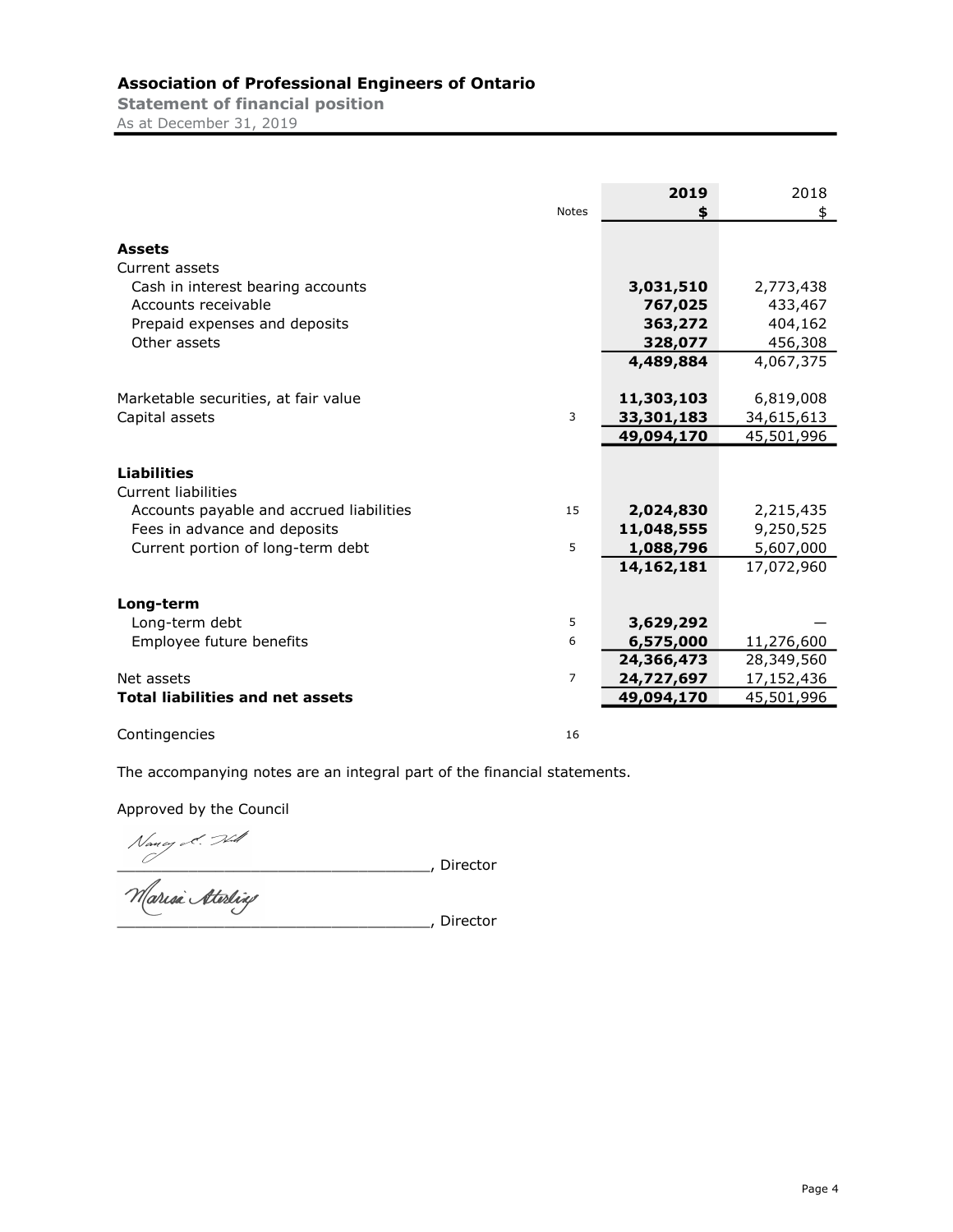# Association of Professional Engineers of Ontario

Statement of cash flows Year ended December 31, 2019

|                                                |              | 2019          | 2018        |
|------------------------------------------------|--------------|---------------|-------------|
|                                                | <b>Notes</b> | \$            | \$          |
| <b>Operating activities</b>                    |              |               |             |
| Excess of revenue over expenses                |              | 2,928,108     | 123,081     |
| Add (deduct) items not affecting cash          |              |               |             |
| Amortization                                   |              | 2,243,632     | 2,208,919   |
| Amortization - other assets                    |              | 178,563       | 77,339      |
| Employee future benefits expensed              |              | 1,017,653     | 1,222,000   |
| Change in unrealized losses (gains) on         |              |               |             |
| marketable securities                          |              | (337, 636)    | 181,017     |
| Losses (Gains) on disposal of marketable       |              |               |             |
| securities                                     |              | 25,596        | (24,005)    |
|                                                |              | 6,055,916     | 3,788,351   |
| Change in non-cash working capital items       | 10           | 1,314,757     | 608,314     |
|                                                |              | 7,370,673     | 4,396,665   |
|                                                |              |               |             |
| <b>Financing activities</b>                    |              |               |             |
| Payout of previous mortgage                    | 5            | (5,441,000)   |             |
| Proceeds from refinancing of mortgage          | 5            | 5,443,952     |             |
| Repayment of mortgage                          | 5            | (891, 864)    | (980,000)   |
| Contributions to employee future benefit plans |              | (1,072,100)   | (949, 700)  |
|                                                |              | (1,961,012)   | (1,929,700) |
| <b>Investing activities</b>                    |              |               |             |
| Net change in marketable securities            |              | (4, 172, 055) | (169, 321)  |
| Additions to capital assets                    |              | (929, 202)    | (1,745,717) |
| Additions to other assets                      |              | (50, 332)     | (132, 391)  |
|                                                |              | (5, 151, 589) | (2,047,429) |
|                                                |              |               |             |
| Increase in cash                               |              | 258,072       | 419,536     |
| Cash, beginning of year                        |              | 2,773,438     | 2,353,902   |
| Cash, end of year                              |              | 3,031,510     | 2,773,438   |

The accompanying notes are an integral part of the financial statements.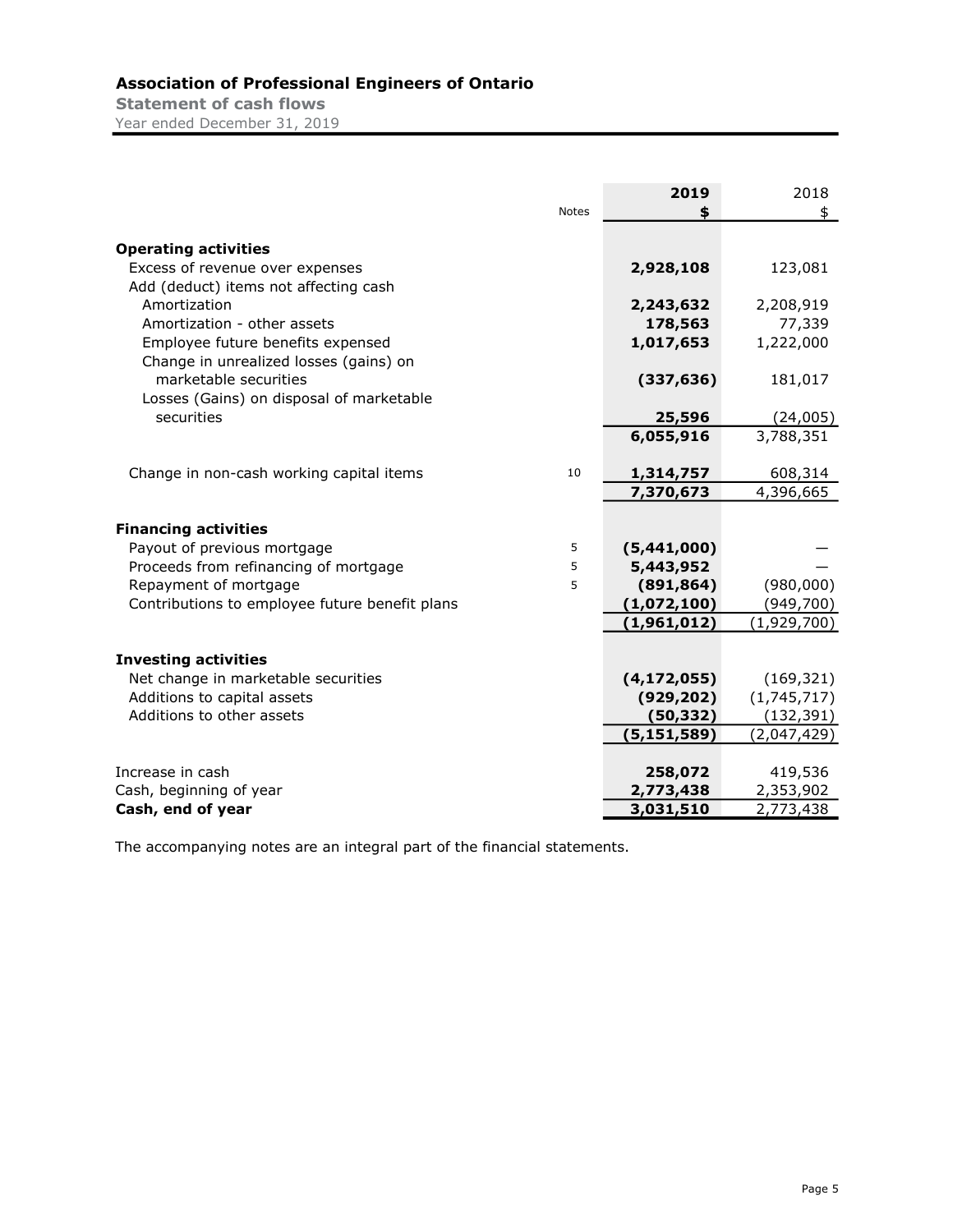#### 1. Nature of operations

The Association of Professional Engineers of Ontario ("PEO") was incorporated by an Act of the Legislature of the Province of Ontario. Its principal activities include regulating the practice of professional engineering, and establishing and maintaining standards of knowledge, skill and ethics among its members in order to protect the public interest. As a not-for-profit professional membership organization, it is exempt from tax under section 149(1) of the Income Tax Act.

#### 2. Significant accounting policies

These financial statements have been prepared in accordance with Canadian accounting standards for not-for-profit organizations and reflect the following accounting policies:

#### a) Financial instruments

PEO initially recognizes financial instruments at fair value and subsequently measures them at each reporting date, as follows:

| Asset/liability                          | Measurement    |
|------------------------------------------|----------------|
| Cash and marketable securities           | Fair value     |
| Accounts receivable                      | Amortized cost |
| Accounts payable and accrued liabilities | Amortized cost |
| Long-term debt                           | Amortized cost |

Financial assets measured at amortized cost are assessed at each reporting date for indications of impairment. If such impairment exists, the financial asset shall be written down and the resulting impairment loss shall be recognized in the statement of operations and changes in net assets for the period.

Transaction costs are expensed as incurred.

b) Hedge accounting

PEO entered into an interest rate swap in order to reduce the impact of fluctuating interest rates on its long-term debt. The policy of PEO is not to enter into interest rate swap agreements for trading or speculative purposes.

The interest rate swap held by PEO is eligible for hedge accounting. To be eligible for hedge accounting, an instrument must meet certain criteria with respect to identification, designation and documentation. In addition, the critical terms of the derivative financial instrument must match the specific terms and conditions of the hedged item. The fair value of derivative instruments eligible and qualifying for hedge accounting is generally not recognized on the Statement of financial position. Gains and losses on such instruments are recognized in the Statement of operations and changes in net assets in the same period as those of the hedged item.

Interest on the hedged item is recognized using the instrument's stated interest rate plus or minus amortization of any initial premium or discount and any financing fees and transaction costs. Net amounts receivable or payable on the interest rate swap are recorded on the accrual basis of accounting and are recognized as an adjustment to interest on the hedged item in the period in which they accrue.

PEO may only discontinue hedge accounting when one of the following situations arises:

- (i) The hedged item or the hedging item ceases to exist other than as designated and documented;
- (ii) The critical terms of the hedging item cease to match those of the hedged item, including, but not limited to, when it becomes probable that an interest-bearing asset or liability hedged with an interest rate swap will be prepaid.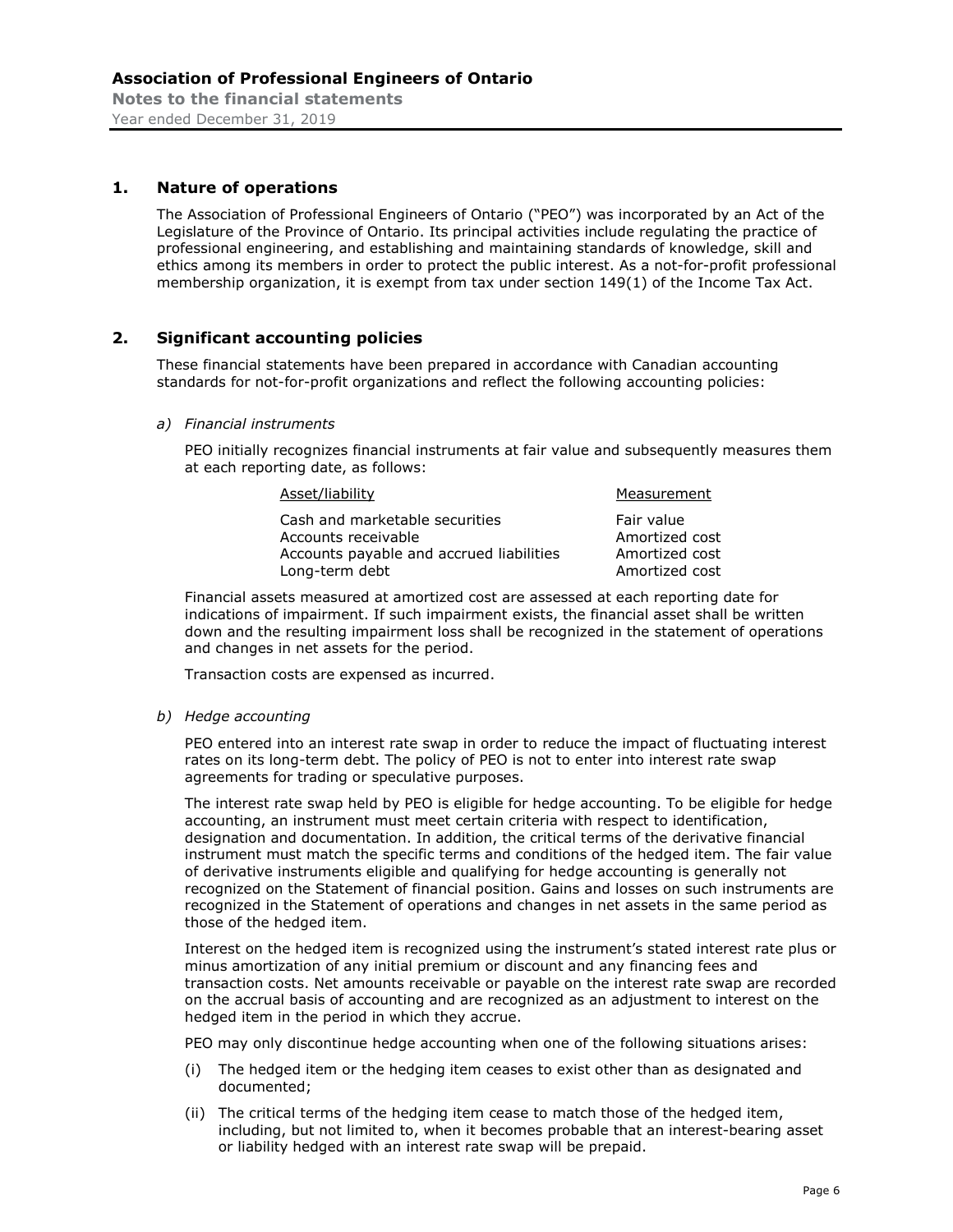# 2. Significant accounting policies (continued)

#### b) Hedge accounting (continued)

When a hedging item ceases to exist, any gain or loss incurred on the termination of the hedging item is recognized as an adjustment of the carrying amount of the hedged item.

When a hedged item ceases to exist, the critical terms of the hedging item cease to match those of the hedged item, or it is no longer probable that an anticipated transaction will occur in the amount designated or within 30 days of the maturity date of the hedging item, any gain or loss is recognized in net income.

#### c) Revenue recognition

License fee revenue, excluding the portion related to the Building Fund, is recognized as revenue on a monthly basis over the license period. Building Fund revenue is recognized as revenue at the commencement of the license period. Other revenues are recognized when the related services are provided.

#### d) Donated services

The Association receives substantial donated services from its membership through participation on council and committees and as chapter executives. Donations of services are not recorded in the accounts of the Association.

#### e) Employee future benefits

#### Pension plans

The cost of PEO's defined benefit pension plans is determined periodically by independent actuaries using the projected benefit method prorated on service. PEO uses the most recently completed actuarial valuation prepared on the going concern basis for funding purposes for measuring its defined benefit pension plan obligations. A funding valuation is prepared in accordance with pension legislation and regulations, generally to determine required cash contributions to the plan.

#### Other non-pension plan benefits

The cost of PEO's non-pension defined benefit plan is determined periodically by independent actuaries. PEO uses an accounting actuarial valuation performed once every year for measuring its non-pension defined benefit plan obligations. The valuation is based on the projected benefit method prorated on service.

#### For all defined benefit plans, PEO recognizes:

- (i) The defined benefit obligation, net of the fair value of any plan assets, adjusted for any valuation in the statement of changes in net assets;
- (ii) The cost of the plan for the year.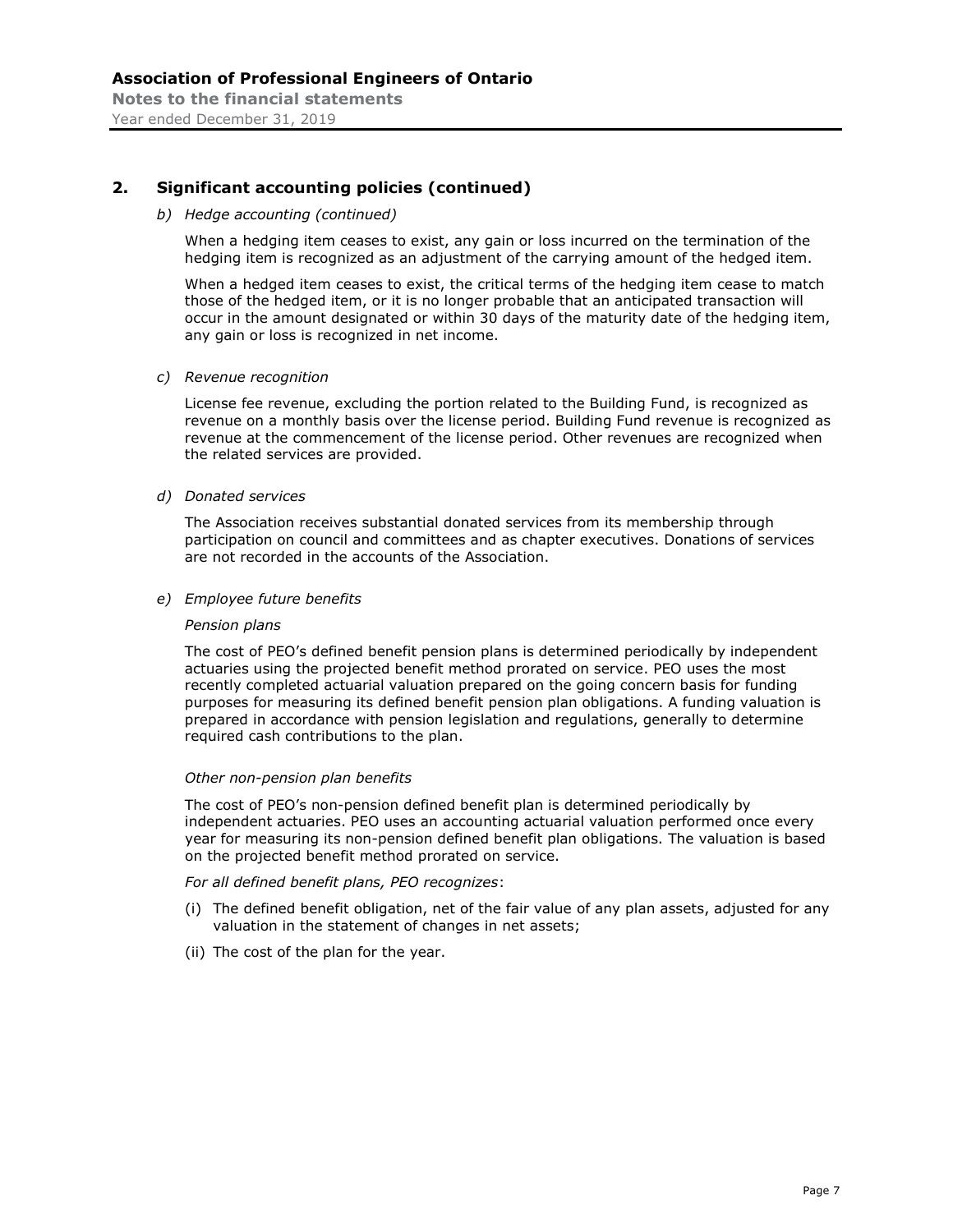# 2. Significant accounting policies (continued)

#### f) Capital assets

Capital assets are recorded at cost. Amortization is calculated on the straight-line basis at the following annual rates.

| <b>Building</b> |                                             | 2%          |
|-----------------|---------------------------------------------|-------------|
|                 | Building improvements - PEO                 | 5%          |
|                 | Building improvements - common area         | 3.3% to 10% |
|                 | Building improvements - non-recoverable     | 10% to 20%  |
|                 | Computer hardware and software              | 33%         |
|                 | Furniture, fixtures and telephone equipment | 10%         |
| Audio visual    |                                             | 20%         |

#### g) Use of estimates

#### 3. Capital assets

|    | Building improvements - PEO                                                                                                                                                                                                                                                                                                                                                                                                                                                                                                      |                       |                     | 2.70<br>5%           |                      |
|----|----------------------------------------------------------------------------------------------------------------------------------------------------------------------------------------------------------------------------------------------------------------------------------------------------------------------------------------------------------------------------------------------------------------------------------------------------------------------------------------------------------------------------------|-----------------------|---------------------|----------------------|----------------------|
|    | Building improvements - common area                                                                                                                                                                                                                                                                                                                                                                                                                                                                                              |                       |                     | 3.3% to 10%          |                      |
|    | Building improvements - non-recoverable                                                                                                                                                                                                                                                                                                                                                                                                                                                                                          |                       |                     | 10% to 20%           |                      |
|    | Computer hardware and software                                                                                                                                                                                                                                                                                                                                                                                                                                                                                                   |                       |                     | 33%                  |                      |
|    | Furniture, fixtures and telephone equipment                                                                                                                                                                                                                                                                                                                                                                                                                                                                                      |                       |                     | 10%                  |                      |
|    | Audio visual                                                                                                                                                                                                                                                                                                                                                                                                                                                                                                                     |                       |                     | 20%                  |                      |
|    | The Association's investment in capital assets is included as part of Net assets on the<br>Statement of financial position.                                                                                                                                                                                                                                                                                                                                                                                                      |                       |                     |                      |                      |
| g) | Use of estimates                                                                                                                                                                                                                                                                                                                                                                                                                                                                                                                 |                       |                     |                      |                      |
|    | for not-for-profit organizations requires management to make estimates and assumptions<br>that affect the reported amounts of assets and liabilities and disclosure of contingent assets<br>and liabilities at the date of the financial statements and the reported amounts of revenue<br>and expenses during the reporting period. Actual results could differ from those estimates.<br>Accounts requiring significant estimates and assumptions include capital assets, accrued<br>liabilities, and employee future benefits. |                       |                     |                      |                      |
|    | <b>Capital assets</b>                                                                                                                                                                                                                                                                                                                                                                                                                                                                                                            |                       |                     |                      |                      |
|    |                                                                                                                                                                                                                                                                                                                                                                                                                                                                                                                                  |                       |                     |                      |                      |
|    |                                                                                                                                                                                                                                                                                                                                                                                                                                                                                                                                  |                       |                     | 2019                 | 2018                 |
|    |                                                                                                                                                                                                                                                                                                                                                                                                                                                                                                                                  | Cost                  | <b>Accumulated</b>  | <b>Net book</b>      | Net book             |
|    |                                                                                                                                                                                                                                                                                                                                                                                                                                                                                                                                  | \$                    | amortization        | value<br>\$          | value<br>\$          |
|    |                                                                                                                                                                                                                                                                                                                                                                                                                                                                                                                                  |                       |                     |                      |                      |
|    | <b>Building</b>                                                                                                                                                                                                                                                                                                                                                                                                                                                                                                                  | 19,414,668            | 4,196,073           | 15,218,595           | 15,606,888           |
|    | Building improvements - PEO                                                                                                                                                                                                                                                                                                                                                                                                                                                                                                      | 8,961,068             | 3,792,724           | 5,168,344            | 5,596,606            |
|    | Building improvements - common area<br>Building improvements - non recoverable                                                                                                                                                                                                                                                                                                                                                                                                                                                   | 11,188,719<br>534,292 | 4,229,963<br>80,782 | 6,958,756<br>453,510 | 6,940,977<br>336,906 |
|    | Land                                                                                                                                                                                                                                                                                                                                                                                                                                                                                                                             | 4,366,303             |                     | 4,366,303            | 4,366,303            |
|    | Computer hardware and                                                                                                                                                                                                                                                                                                                                                                                                                                                                                                            |                       |                     |                      |                      |
|    | software                                                                                                                                                                                                                                                                                                                                                                                                                                                                                                                         | 5,191,125             | 4,307,847           | 883,278              | 1,051,484            |
|    | Furniture, fixtures and                                                                                                                                                                                                                                                                                                                                                                                                                                                                                                          |                       |                     |                      |                      |
|    | telephone equipment                                                                                                                                                                                                                                                                                                                                                                                                                                                                                                              | 1,460,916             | 1,259,236           | 201,680              | 299,174              |
|    | Audio visual<br>Work-in-progress                                                                                                                                                                                                                                                                                                                                                                                                                                                                                                 | 1,008,315<br>18,125   | 975,723             | 32,592<br>18,125     | 72,725<br>344,550    |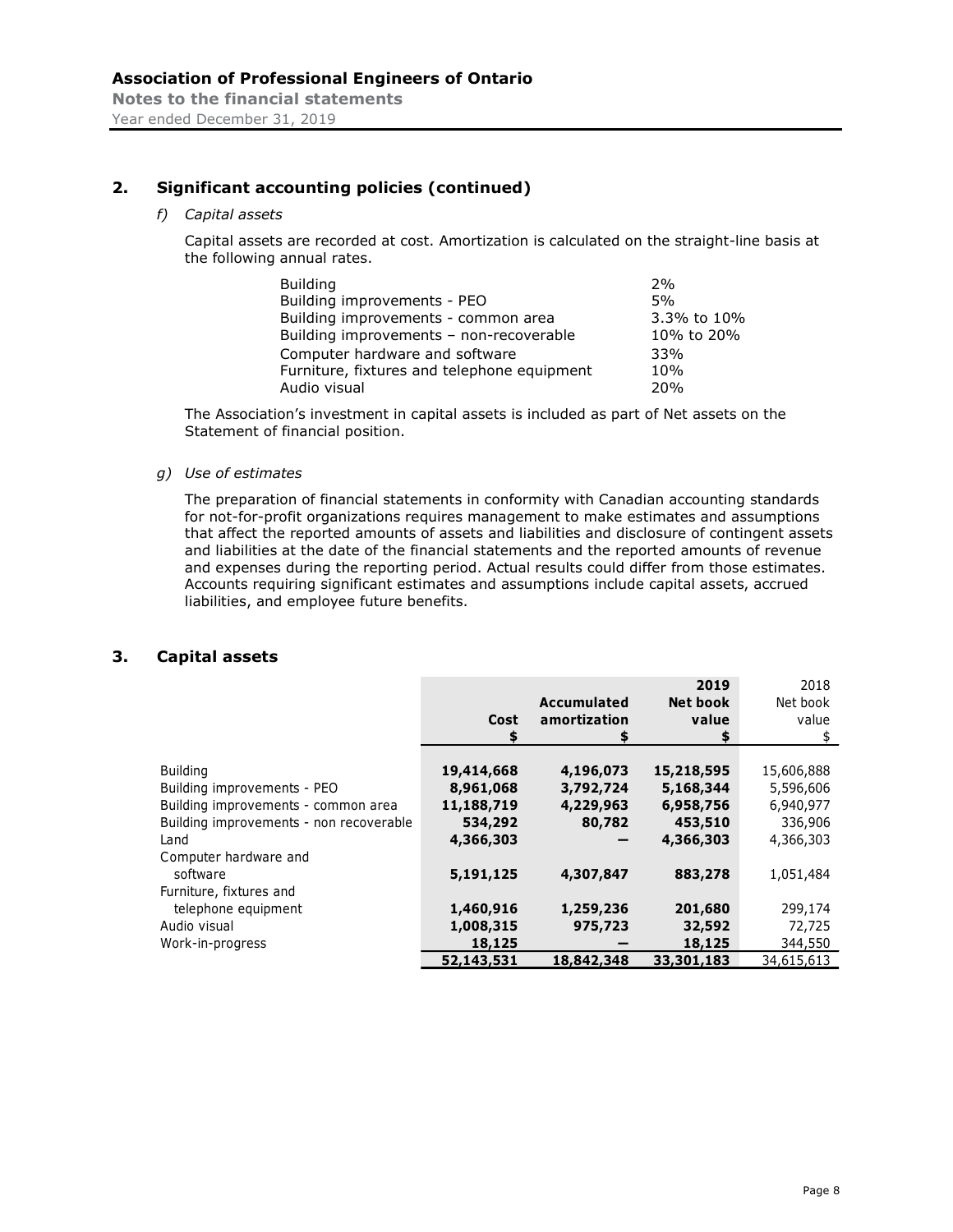## 4. Building operations

PEO maintains accounting records for the property located at 40 Sheppard Avenue West, Toronto, ON as a stand-alone operation for internal purposes. The results of the operation of the building, prior to the elimination of recoveries and expenses related to PEO, are as follows:

|                                           | 2019       | 2018       |
|-------------------------------------------|------------|------------|
|                                           | \$         | \$         |
|                                           |            |            |
| Revenue                                   |            |            |
| Rental                                    | 728,919    | 727,943    |
| Operating cost recoverable - tenants      | 1,048,012  | 1,047,173  |
| Parking                                   | 145,200    | 143,700    |
| Miscellaneous                             | 141,802    | 140,028    |
|                                           | 2,063,933  | 2,058,844  |
| Operating cost recoverable - PEO          | 754,538    | 812,793    |
|                                           | 2,818,471  | 2,871,637  |
|                                           |            |            |
| Recoverable expenses                      |            |            |
| Utilities                                 | 449,632    | 574,521    |
| Amortization                              | 614,546    | 587,416    |
| Property taxes                            | 442,420    | 445,156    |
| Payroll                                   | 258,166    | 253,104    |
| Janitorial                                | 202,931    | 214,395    |
| Repairs and maintenance                   | 119,385    | 193,615    |
| Property management and advisory fees     | 50,000     | 59,244     |
| Security                                  | 19,166     | 37,372     |
| Administrative                            | 23,180     | 25,034     |
| Road and ground                           | 27,112     | 24,227     |
| Insurance                                 | 19,728     | 18,711     |
|                                           | 2,226,266  | 2,432,795  |
|                                           |            |            |
| Other expenses                            |            |            |
| Interest expense on note and loan payable | 211,545    | 301,269    |
| Amortization of building                  | 388,293    | 388,293    |
| Amortization of deferred costs            | 178,563    | 77,339     |
| Amortization of tenant inducements        | 58,012     | 22,770     |
| Other non-recoverable expenses            | 189,367    | 84,754     |
|                                           | 1,025,780  | 874,425    |
|                                           | 3,252,046  | 3,307,220  |
| (Deficiency) of revenue over expenses     | (433, 575) | (435, 583) |

For purposes of the Statement of operations and changes in net assets, the operating costs recoverable from PEO of \$754,538 (\$812,793 in 2018) have been eliminated. The portion of costs allocated to PEO is reallocated from Building operations and is included in Occupancy costs on the Statement of operations and changes in net assets.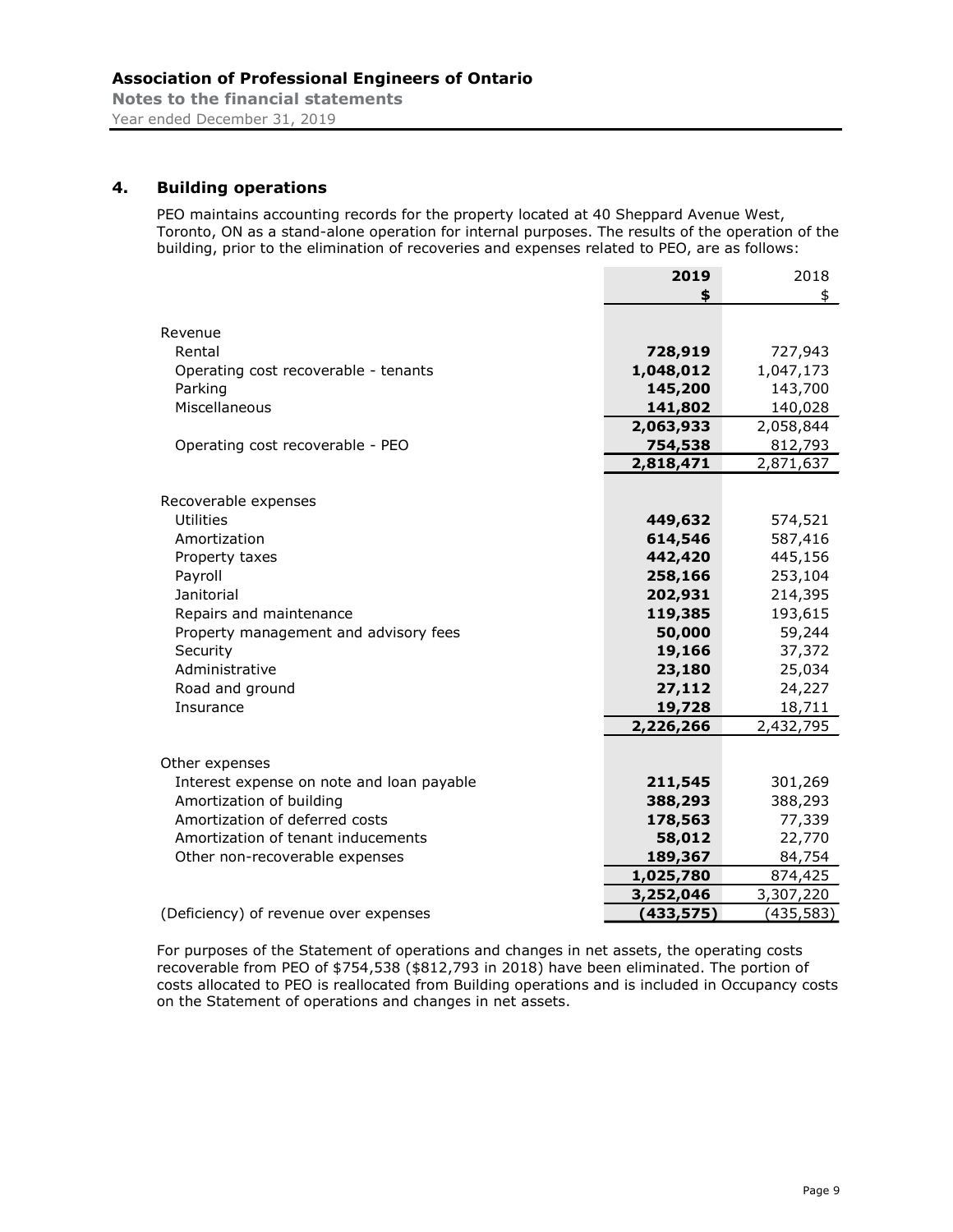# 4. Building operations (continued)

|                             | 2019       | 2018       |
|-----------------------------|------------|------------|
|                             | S          |            |
|                             |            |            |
| Building revenue per above  | 2,818,471  | 2,871,637  |
| Eliminated PEO portion      | (754, 538) | (812, 793) |
|                             | 2,063,933  | 2,058,844  |
|                             |            |            |
| Building expenses per above | 3,252,046  | 3,307,220  |
| Eliminated PEO portion      | (754,538)  | (812, 793) |
|                             | 2,497,508  | 2,494,427  |

# 5. Building financing

In 2009, the Association financed the cost of its building acquisition with a credit facility of \$14,100,000 from the Bank of Montreal, Capital Markets Division at a floating interest rate based on variable bankers' acceptances. This floating rate debt was swapped for a fixed rate debt at an interest rate 4.95% with a maturity date of March 11, 2019.

On March 11, 2019 upon maturity, the facility was converted to a floating rate loan at prime plus 1% until April 5, 2019 when the Association refinanced its outstanding loan of \$5,443,952 with the Bank of Nova Scotia. The refinanced loan is secured by a first mortgage on the property located at 40 Sheppard Avenue West, a general security agreement, and a general assignment of tenant leases. The loan is repayable in monthly installments of principal plus interest and bears a floating interest rate based on variable bankers' acceptances. The Association entered into a swap agreement related to this loan, where the floating rate debt is swapped for a fixed rate debt at an interest rate of 3.47% and settled on a net basis. The Notional value of the swap is \$5,443,952. The start date of the swap was April 5, 2019 with a maturity date of April 5, 2024 on which date the loan will be fully paid.

# 6. Employee future benefits

The Association's pension plans and post-retirement benefits plan covering participating employees (full time and retirees) are defined benefit plans as defined in Section 3462 of the CPA Canada Handbook and accounted for as per Section 3463. The pension plans provide pension benefits based on length of service and final average earnings. The post-retirement benefits plan provides hospitalization, extended health care and dental benefits to retired employees. Participation in the pension plans and benefits plan (for post-retirement benefits) has been closed to all new employees as of May 1, 2006. All employees joining after this date have the option of participating in a self-directed RRSP (registered retirement savings plan). During the year, the Association recorded \$275,065 (\$261,634 in 2018) in employer contributions to the self-directed RRSP.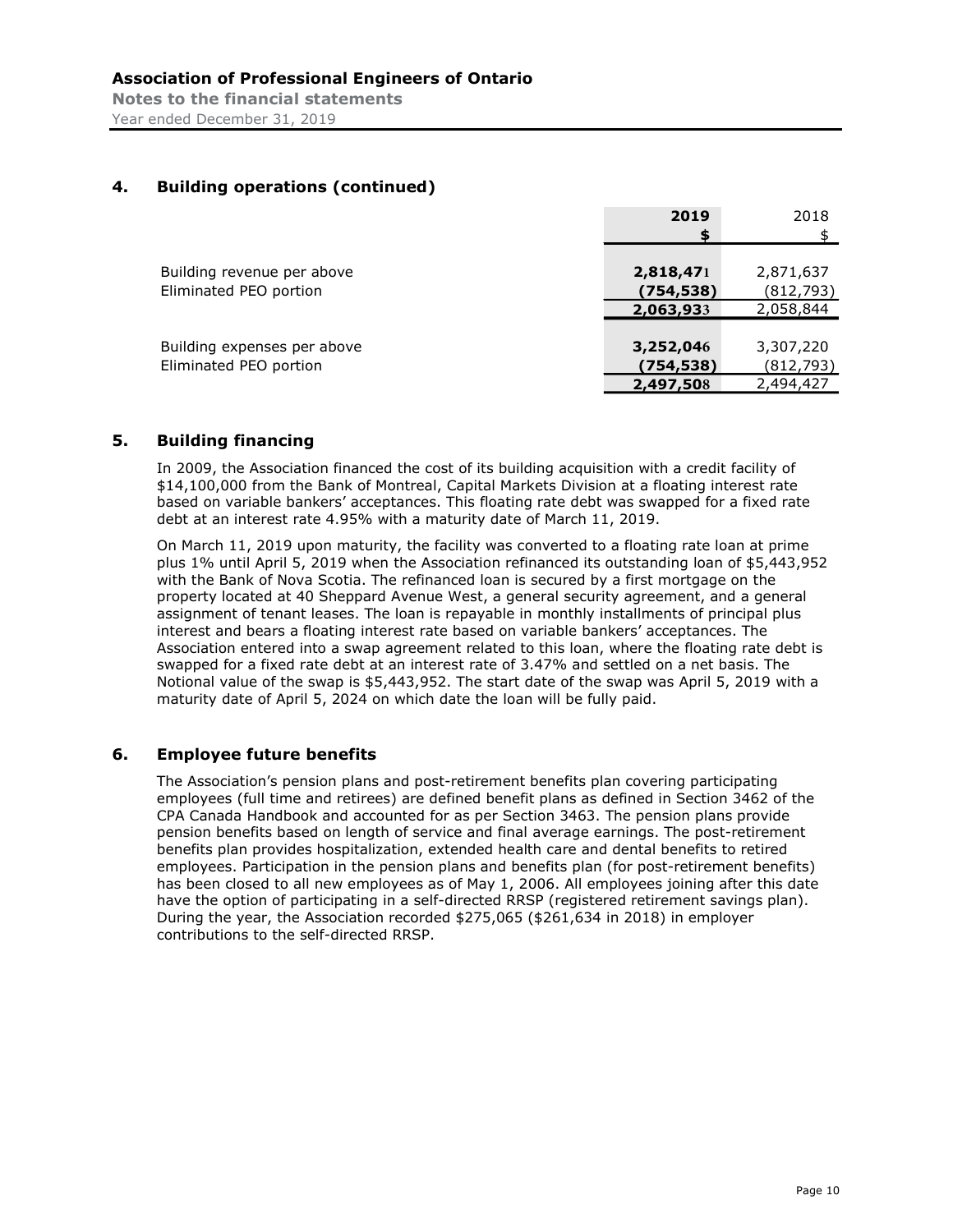# 6. Employee future benefits (continued)

| ciation of Professional Engineers of Ontario<br>s to the financial statements                                                                                                                               |                                    |                                    |                                                   |                            |
|-------------------------------------------------------------------------------------------------------------------------------------------------------------------------------------------------------------|------------------------------------|------------------------------------|---------------------------------------------------|----------------------------|
| nded December 31, 2019                                                                                                                                                                                      |                                    |                                    |                                                   |                            |
| <b>Employee future benefits (continued)</b><br>The funded status of the Association's pension plans and post-retirement benefit plan using<br>actuarial assumptions as of December 31, 2019 was as follows: |                                    |                                    |                                                   |                            |
|                                                                                                                                                                                                             | <b>Basic</b><br>pension plan<br>\$ | Supplemental<br>pension plan<br>\$ | <b>Other</b><br>non-pension<br>benefit plan<br>\$ | <b>Total</b><br>\$         |
| Accrued benefit<br>obligation<br>Plan assets at<br>fair value                                                                                                                                               | (25, 268, 500)<br>29,527,500       | (2, 198, 300)<br>1,971,100         | (10,606,800)                                      | (38,073,600)<br>31,498,600 |
| Funded status - plan<br>surplus (deficit)                                                                                                                                                                   | 4,259,000                          | (227, 200)                         | (10,606,800)                                      | (6,575,000)                |
| The funded status of the Association's pension plans and post-retirement benefit plan using<br>actuarial assumptions as of December 31, 2018 was as follows:                                                |                                    |                                    |                                                   |                            |
|                                                                                                                                                                                                             | Basic                              | Supplemental                       | Other<br>non-pension                              |                            |
|                                                                                                                                                                                                             | pension plan<br>\$                 | pension plan<br>\$                 | benefit plan<br>\$                                | Total<br>\$                |
| Accrued benefit                                                                                                                                                                                             |                                    |                                    |                                                   |                            |
| obligation<br>Plan assets at                                                                                                                                                                                | (24, 698, 000)                     | (1,828,800)                        | (12,956,000)                                      | (39, 482, 800)             |
| fair value                                                                                                                                                                                                  | 26.335.600                         | 1.870.600                          |                                                   | חחר גחר פר                 |

|                                                                                                                                                              | <b>Basic</b><br>pension plan | Supplemental<br>pension plan | <b>Other</b><br>non-pension<br>benefit plan | <b>Total</b>   |
|--------------------------------------------------------------------------------------------------------------------------------------------------------------|------------------------------|------------------------------|---------------------------------------------|----------------|
| Accrued benefit                                                                                                                                              |                              |                              |                                             |                |
| obligation                                                                                                                                                   | (25, 268, 500)               | (2, 198, 300)                | (10,606,800)                                | (38,073,600)   |
| Plan assets at                                                                                                                                               |                              |                              |                                             |                |
| fair value                                                                                                                                                   | 29,527,500                   | 1,971,100                    |                                             | 31,498,600     |
| Funded status - plan                                                                                                                                         |                              |                              |                                             |                |
|                                                                                                                                                              |                              |                              |                                             |                |
| surplus (deficit)                                                                                                                                            | 4,259,000                    | (227, 200)                   | (10,606,800)                                | (6,575,000)    |
| The funded status of the Association's pension plans and post-retirement benefit plan using<br>actuarial assumptions as of December 31, 2018 was as follows: | <b>Basic</b><br>pension plan | Supplemental<br>pension plan | Other<br>non-pension<br>benefit plan        | Total          |
| Accrued benefit<br>obligation                                                                                                                                | (24, 698, 000)               | (1,828,800)                  | (12,956,000)                                | (39, 482, 800) |
| Plan assets at<br>fair value                                                                                                                                 | 26,335,600                   | 1,870,600                    |                                             | 28,206,200     |

PEO measures its defined benefit obligations and the fair value of plan assets related to the basic and supplemental pension plans for accounting purposes as at December 31 each year based on the most recently completed actuarial valuation for funding purposes. The most recently completed actuarial valuation of the pension plans for funding purposes was as of January 1, 2019. PEO measures its obligations related to its other non-pension benefit plan using an actuarial valuation prepared for accounting purposes. The most recent actuarial valuation for accounting purposes was as of December 31, 2019.

Remeasurements and other items resulting from these valuations are reported directly in net assets in the Statement of financial position and are reported separately as a change in net assets in the Statement of operations and changes in net assets.

# 7. Net assets

The net assets of the Association are restricted to be used at the discretion of Council and includes the Association's investment in capital assets of \$28,583,095 (\$29,008,613 in 2018).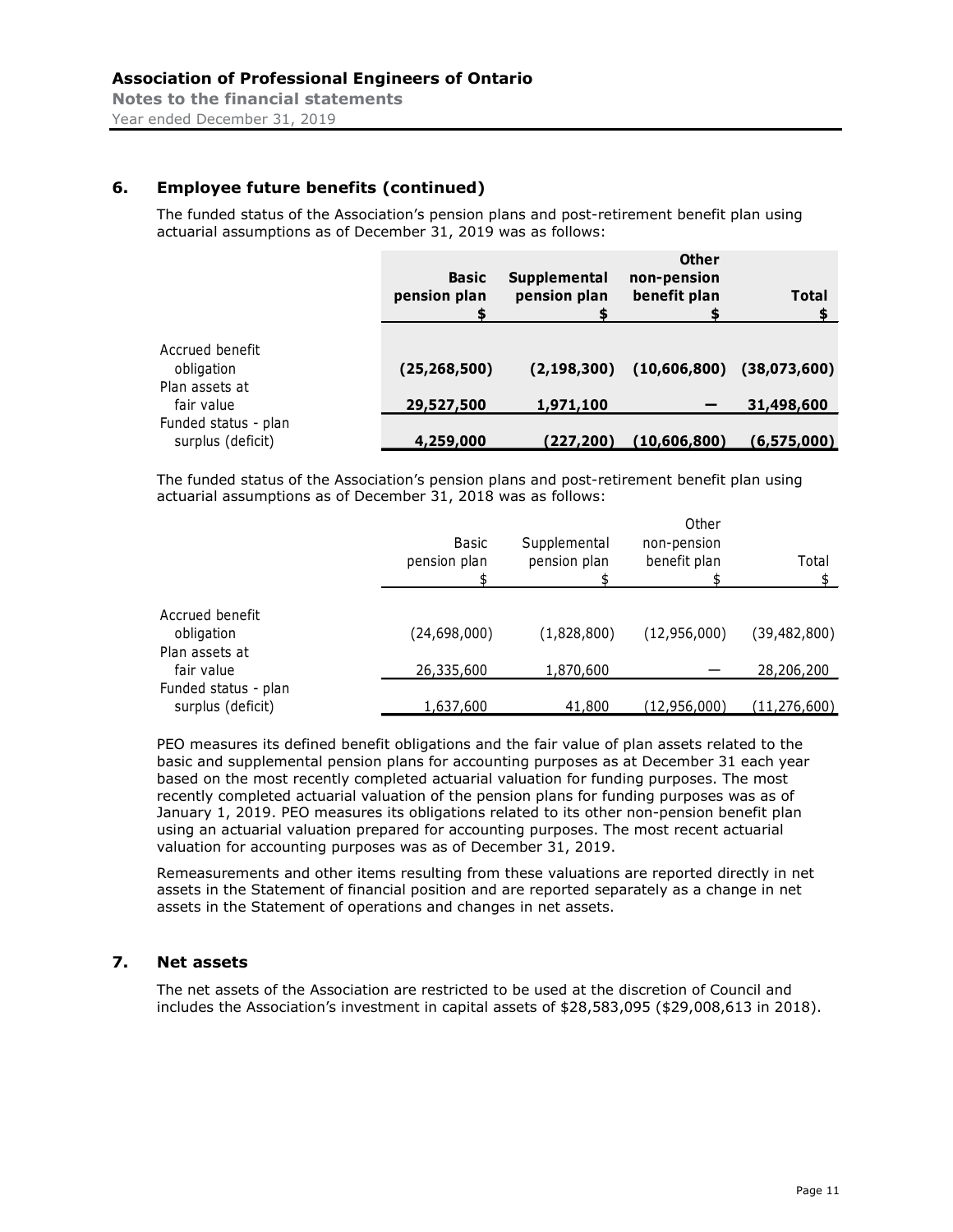#### 8. Council discretionary reserve

The Council discretionary reserve is an internal allocation from the operating reserve used at the discretion of Council to fund expenses related to special projects approved by Council. These figures include \$71,262 for salaries and benefits costs of full-time staff and \$21,000 for contract staff for time spent on these projects. Expenses from the discretionary reserve were incurred on the following projects:

|                                       | 2019    | 2018   |
|---------------------------------------|---------|--------|
|                                       |         |        |
|                                       |         |        |
| <b>Emerging Discipline Task Force</b> | 39      | 1,110  |
| Governance Working Group Phase 1      |         | 452    |
| 30 by 30 Task Force                   | 22,819  | 16,910 |
| <b>Regulatory Functions Review</b>    | 241,597 |        |
| Governance Advisor                    | 34,372  |        |
|                                       | 298,827 | 18,472 |

# 9. Full time salaries and benefits

During the year, the Association incurred a total of \$12,019,938 (\$11,790,887 in 2018) for salary and benefits costs for its full-time staff of which \$71,262 (\$12,445 in 2018) was directly attributable to special projects approved by Council and disclosed in Note 8.

# 10. Change in non-cash working capital items

|                                          | 2019       | 2018     |
|------------------------------------------|------------|----------|
|                                          |            |          |
|                                          |            |          |
| Accounts receivable                      | (333,558)  | (6, 738) |
| Prepaid expenses and deposits            | 40,890     | (15,073) |
| Accounts payable and accrued liabilities | (190, 605) | 427,978  |
| Fees in advance and deposits             | 1,798,030  | 202,147  |
|                                          | 1,314,757  | 608,314  |

# 11. Custodial account

The Association maintains a separate bank account for the Council of Ontario Deans of Engineering. Cash held in the bank account totaling \$162,089 (\$156,437 in 2018) is not reported on the Association's Statement of financial position, as it is held in trust for the Council of Ontario Deans of Engineering.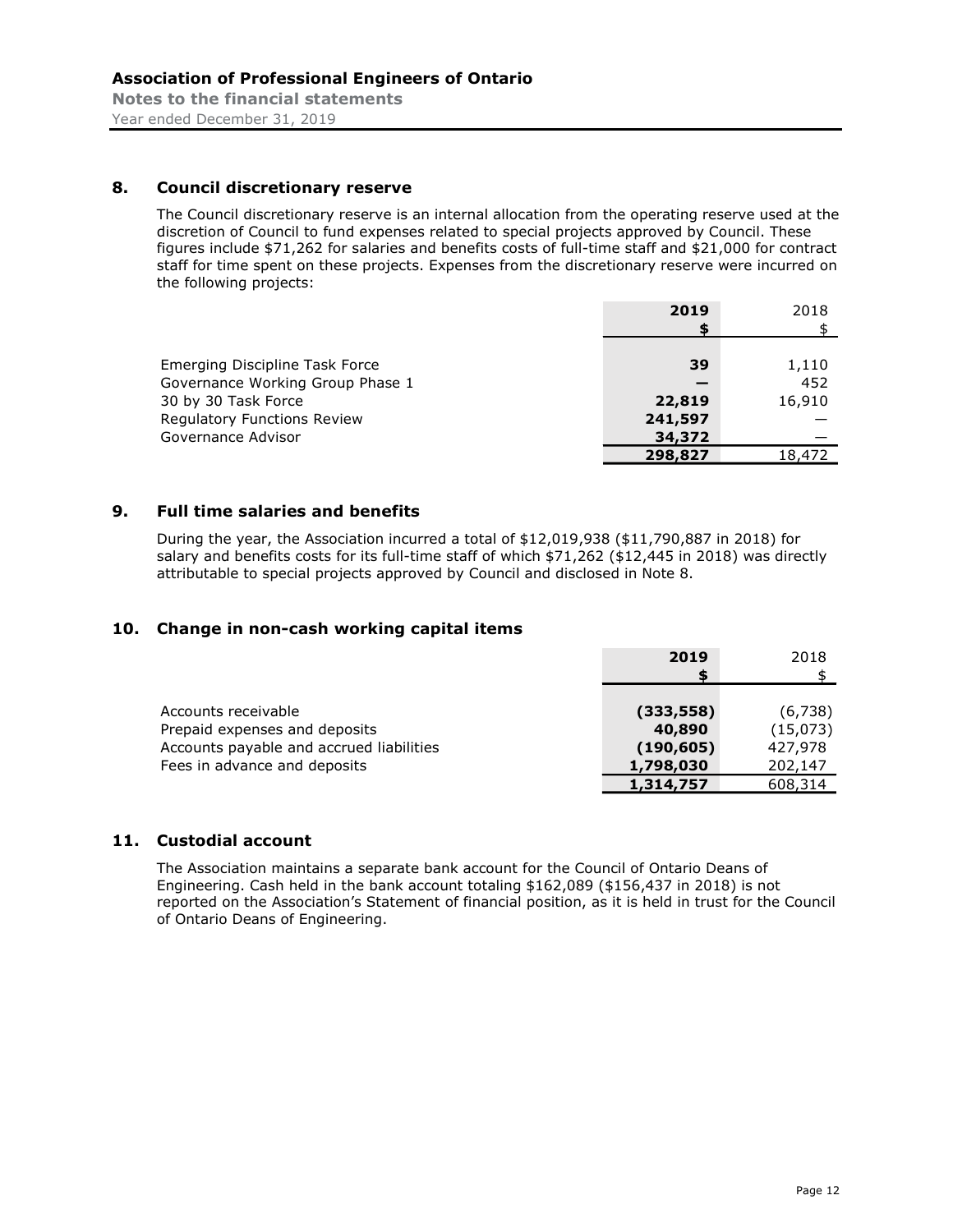## 12. Commitments

The Association has obligations under non-cancelable operating leases and agreements for various service agreements. The payments to the expiry of the leases and agreements are as follows:

#### 13. Chapters of the Association

The financial information of the 36 chapters of the Association are individually not material and, therefore, have not been consolidated in these financial statements. Furthermore, management believes that the effort and cost required to prepare financial statements for each chapter for consolidation purposes far exceed the benefits of doing so.

During the year, the Association paid chapter expenses totaling \$942,292 (\$817,850 in 2018) including \$639,000 (\$524,000 in 2018) in chapter allotments and \$303,292(\$293,850 in 2018) in other disbursements to individual chapters. During the year, the Association also incurred additional costs of \$533,458 (\$485,698 in 2018) related to chapter operations including staff salaries and benefits, and for various support activities. These amounts have been included in the various operating expenses reported on the Statement of operations and changes in net assets.

# 14. Financial instruments and risk management

#### Interest rate risk

PEO is exposed to interest rate risk, which is the risk that the fair values or future cash flows associated with its investments will fluctuate as a result of changes in market interest rates. Management addresses this risk through use of an investment manager to monitor and manage investments.

#### Liquidity risk

PEO's objective is to have sufficient liquidity to meet its liabilities when due. PEO monitors its cash balances and cash flows generated from operations to meet its requirements. As at December 31, 2019, the most significant financial liabilities are: accounts payable and accrued liabilities, and long-term debt.

#### Currency risk

Currency risk is the risk that the fair value or future cash flows of a financial instrument will fluctuate due to changes in foreign exchange rates. PEO's international and US equity pooled fund investments are denominated in foreign currencies the value of which could fluctuate in part due to changes in foreign exchange rates.

#### 15. Government remittances

Accounts payables and accrued liabilities includes \$410,275 (\$307,724 in 2018), with respect to government remittances payable at year end.